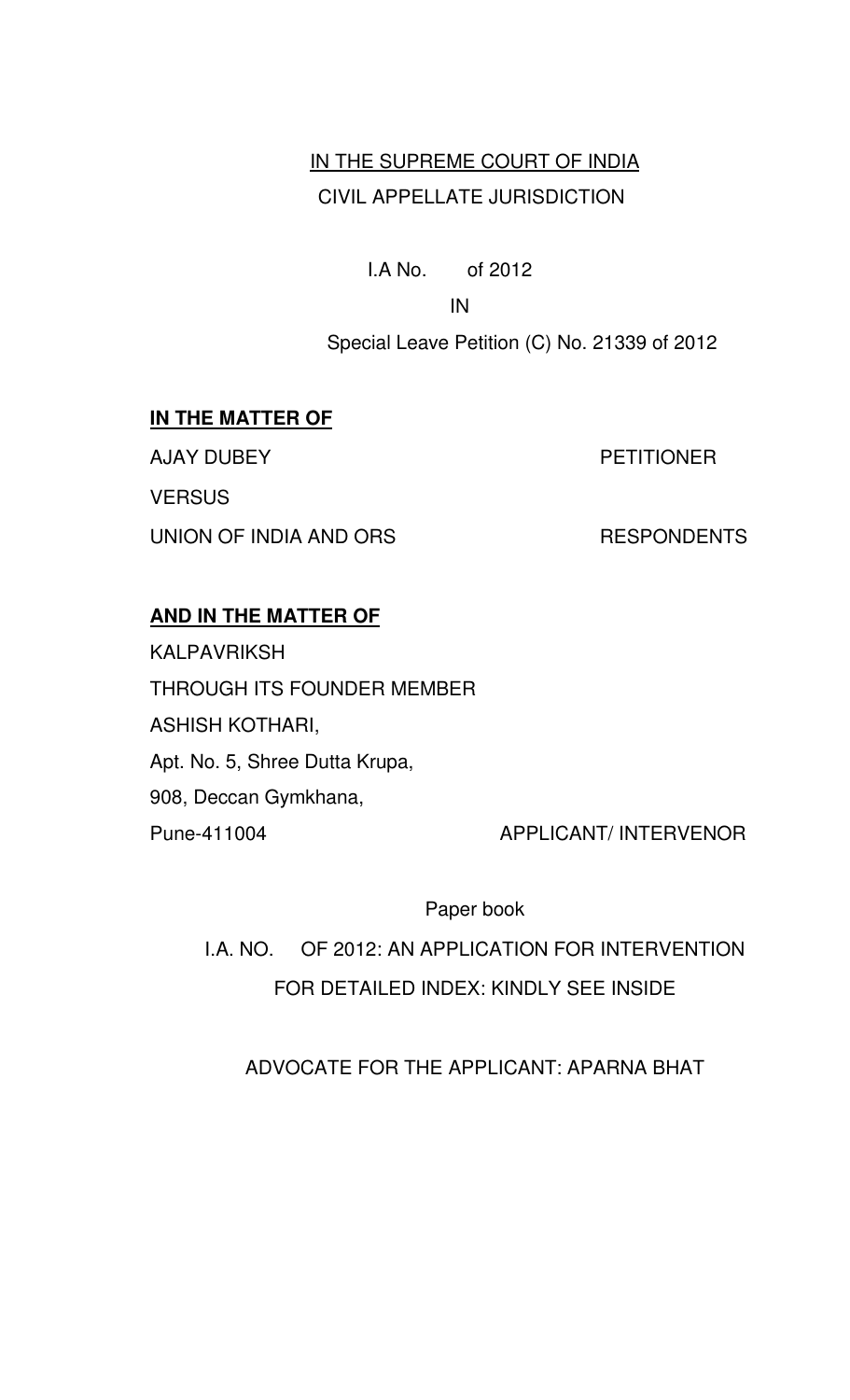#### INDEX

# SL.NO. PARTICULARS PAGE NO. 1. AN APPLICATION FOR INTERVENTION ALONG WITH AFFIDAVIT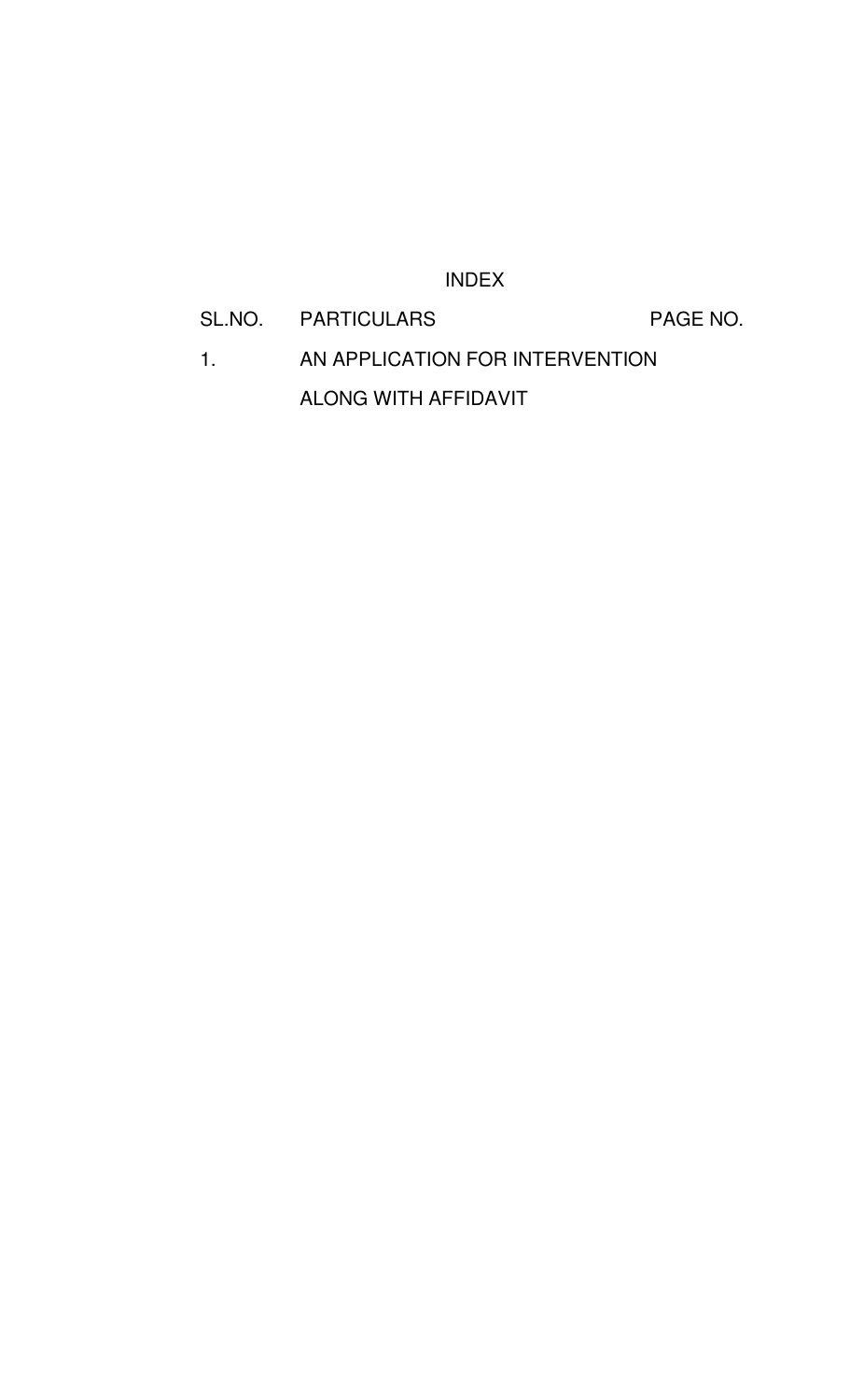# IN THE SUPREME COURT OF INDIA

# CIVIL APPELLATE JURISDICTION

#### I.A No. of 2012

IN

Special Leave Petition (CIVIL) No. 21339 of 2012

### **IN THE MATTER OF**

AJAY DUBEY PETITIONER **VERSUS** UNION OF INDIA AND ORS RESPONDENTS

### **AND IN THE MATTER OF**

KALPAVRIKSH THROUGH ITS FOUNDER MEMBER ASHISH KOTHARI, Apt. No. 5, Shree Dutta Krupa, 908 Deccan Gymkhana, Pune-411004 APPLICANT/ INTERVENOR

TO,

The Hon'ble Chief Justice of India And His Lordship's Companion justices Of the Supreme Court of India,

The humble application of the applicant abovenamed,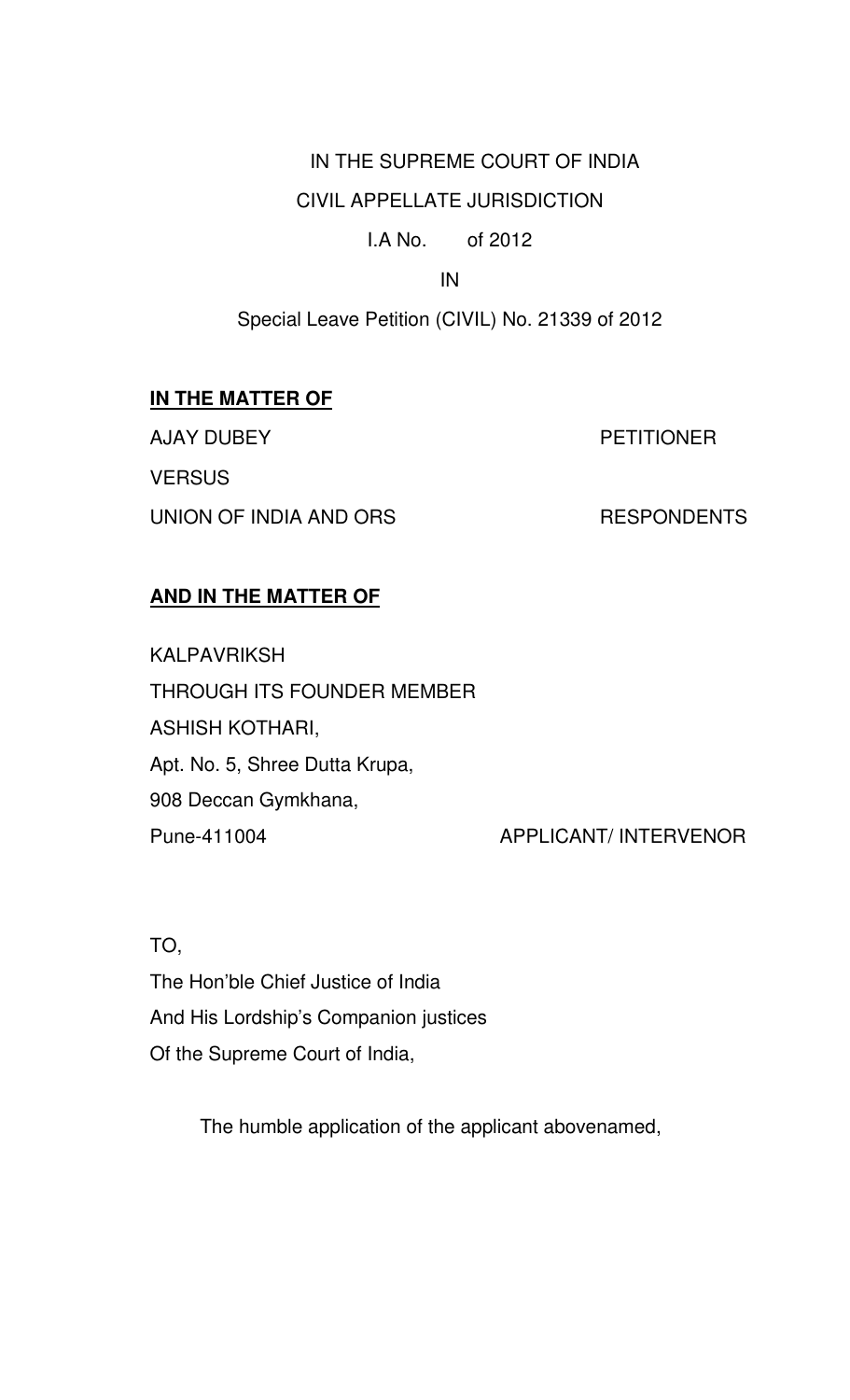#### **Most Respectfully Showeth:**

- 1. That the aforesaid Special Leave Petition is pending before this Hon'ble Court.
- 2. That the Applicant herein is a Environmental Action group set up in 1979, focuses on issues related to conservation and development, biodiversity conservation, and environmental education. It has specifically been working on the issues concerning the rights and conservation practices of communities living in and around National Parks and Sanctuaries across the country.
- 3. That the present Intervention Application is being filed in order to bring to the attention of this Hon'ble Court of the social and environmental impact due to the declaration of Buffer areas of Tiger Reserve without following the procedure as contemplated in the Wildlife (Protection) Act, 1972 and the Scheduled Tribes and Other Forest Dwellers (Recognition of Forest Rights) Act, 2006. The principle contention of the petitioner herein is that the short time frame as stipulated by this Hon'ble Court (Three Months) for declaration of Buffer Areas of Tiger Reserves is contrary to the provisions of the Wildlife (Protection) Act, 1972 which provides for specific conditions to be fulfilled prior to declaration of the Buffer Areas. Further, in view of the fact that specific rights are recognized and vest with the Forest dwelling communities, the same need to be recorded and cannot be arbitrarily extinguished while declaring Buffer Areas of Tiger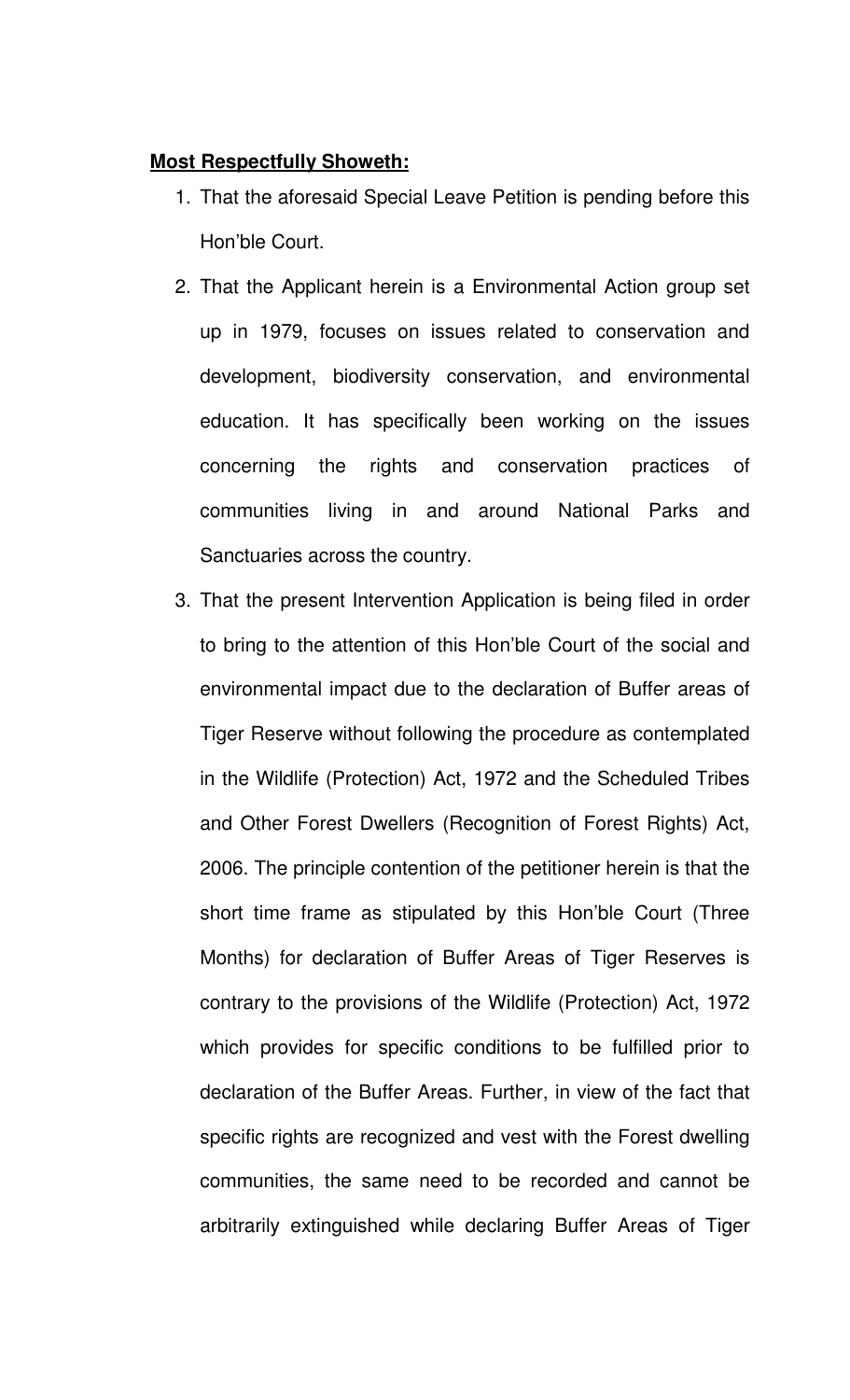Reserve. Applicant submits that unless the due process as provided in the Act is followed in letter and spirit, it is likely to cause hardship and violates the fundamental rights of the local people under Article 14 and Article 21 of the Constitution. It is further submitted that any arbitrary declaration without following the process is also detrimental to wildlife conservation, as it takes place without proper scientific basis, and without consulting the affected communities thereby creating more conflicts between the local people and forest Department .

4. That this Hon'ble Court while hearing the present Special Leave Petition has directed the States to notify 'buffer areas' of Tiger Reserves. The Hon'ble Court in its order dated 03-04-2012 directed as follows:

> "We direct all the concerned States to notify the Buffer/Peripheral area as required under the Wildlife (Protection) Act, with regard to tiger reserve falling in the States as expeditiously as possible, in any event, within three months from today."

5. That the Hon'ble Court passed the above order in view of the fact that many of the State Governments (Jharkhand, Rajasthan, Andhra Pradesh, Arunachal Pradesh, Uttar Pradesh, Tamil Nadu, Bihar, Tamil Nadu, Karnataka and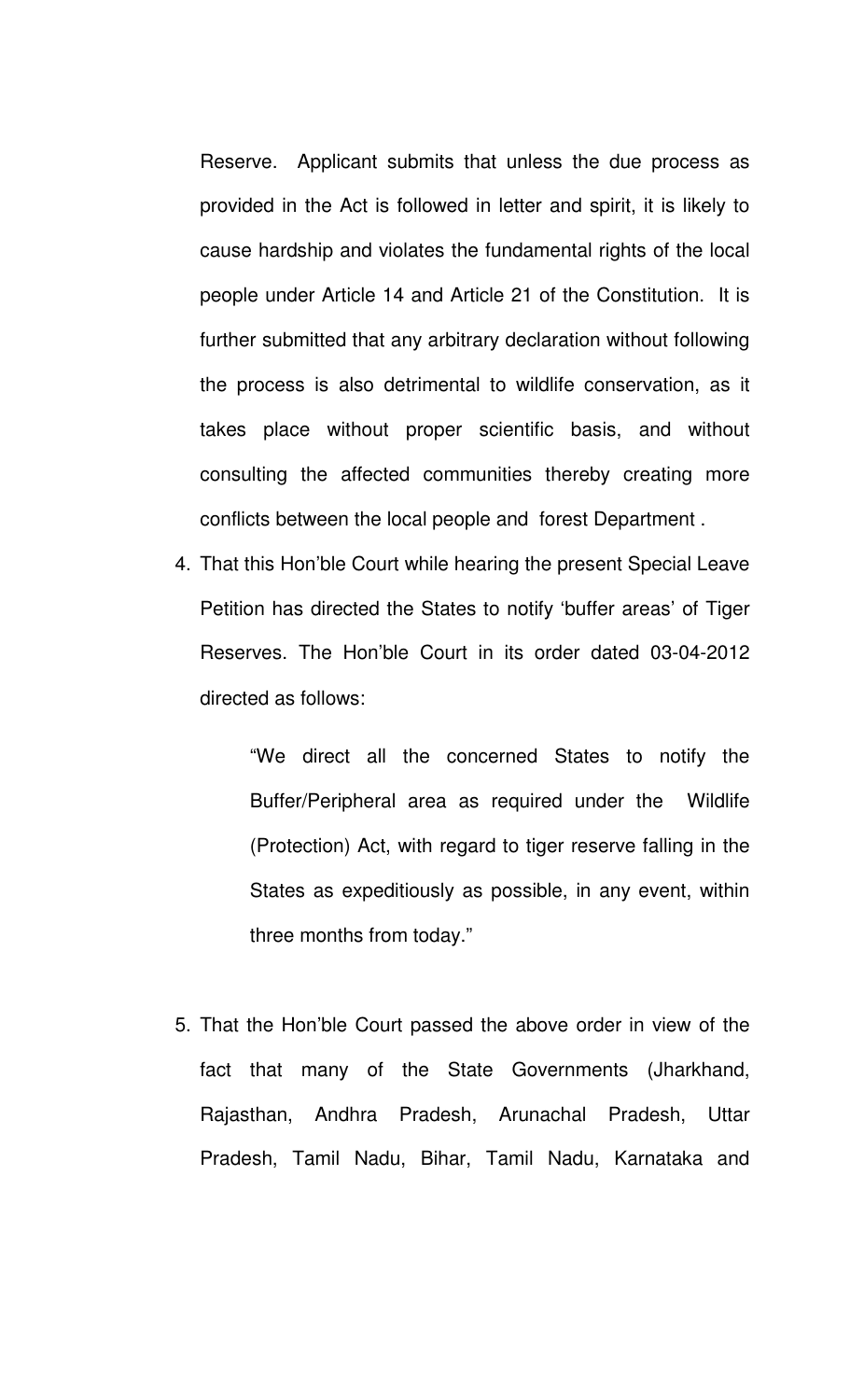Maharashtra) have not issued an order notifying Buffer Zones of Tiger Reserves.

6. That it is imperative to point out that a declaration of a Buffer Area of a Tiger Reserve has to be done in accordance with the procedure as stipulated in Section 38 V of the Wildlife (Protection) Act, 1972. It is pertinent to point out that the procedure as stipulated in the Wildlife (Protection) Act, 1972 for declaration of a Tiger Reserve which includes 'Core or Critical Tiger Habitats as well as Buffer and Peripheral areas' is to be done in such a manner that the rights of Scheduled Tribes as well as other Forest Dwellers are fully respected and recognized. The relevant paragraphs of the Wildlife (Protection) Act, 1972 is herein reproduced for easy reference:

> Section 38 V 4 (ii) Buffer or peripheral area consisting of the area peripheral to critical tiger habitat or core area, identified and established in accordance with the provisions contained in Explanation (i) above, where a lesser degree of habitat protection is required to ensure the integrity of the critical tiger habitat with adequate dispersal for wildlife and human activity with due recognition of the livelihood, developmental, social and cultural rights of the local people, wherein the limits of such areas are determined on the basis of scientific and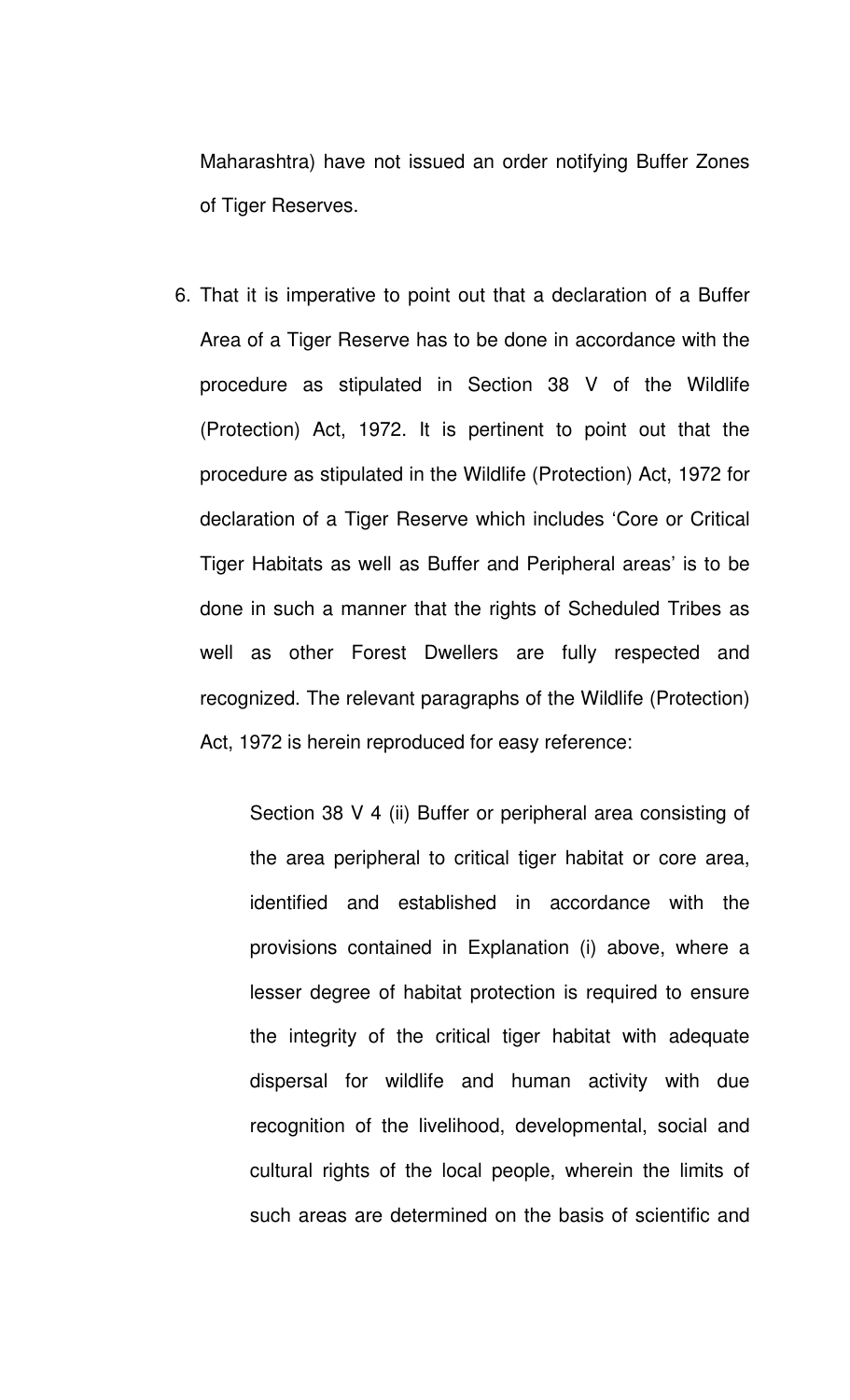objective criteria in consultation with the concerned Gram Sabhas and an expert Committee constituted for the purpose.

- 7. That a plain reading of the above provisions for declaration of the Buffer Area of Tiger Reserve reveals that the following process as well as criteria needs to be complied with:
	- (i) The area should be in the periphery of a critical Tiger habitat or Core Area;
	- (ii) The limits of a Buffer Area are to be determined on the basis of scientific and objective criteria;
	- (iii) The scientific and objective criteria should be developed based on consultation with the Gram Sabha.
	- (iv) In addition an Expert Committee should be constituted for determination of the scientific and objective criteria for identification of Buffer areas of tiger reserve.
	- (v) The identification and demarcation of the Buffer Area must be done keeping in view and recognizing the 'livelihood', 'developmental', 'social' and 'cultural rights' of the local people.
	- (vi) The Buffer areas should aim at promoting co-existence between Wildlife and human activity.
- **8.** That it is clear from the reading of Section 38 V of the Wildlife (Protection) Act, 1972, that declaration of a 'Buffer Area' of a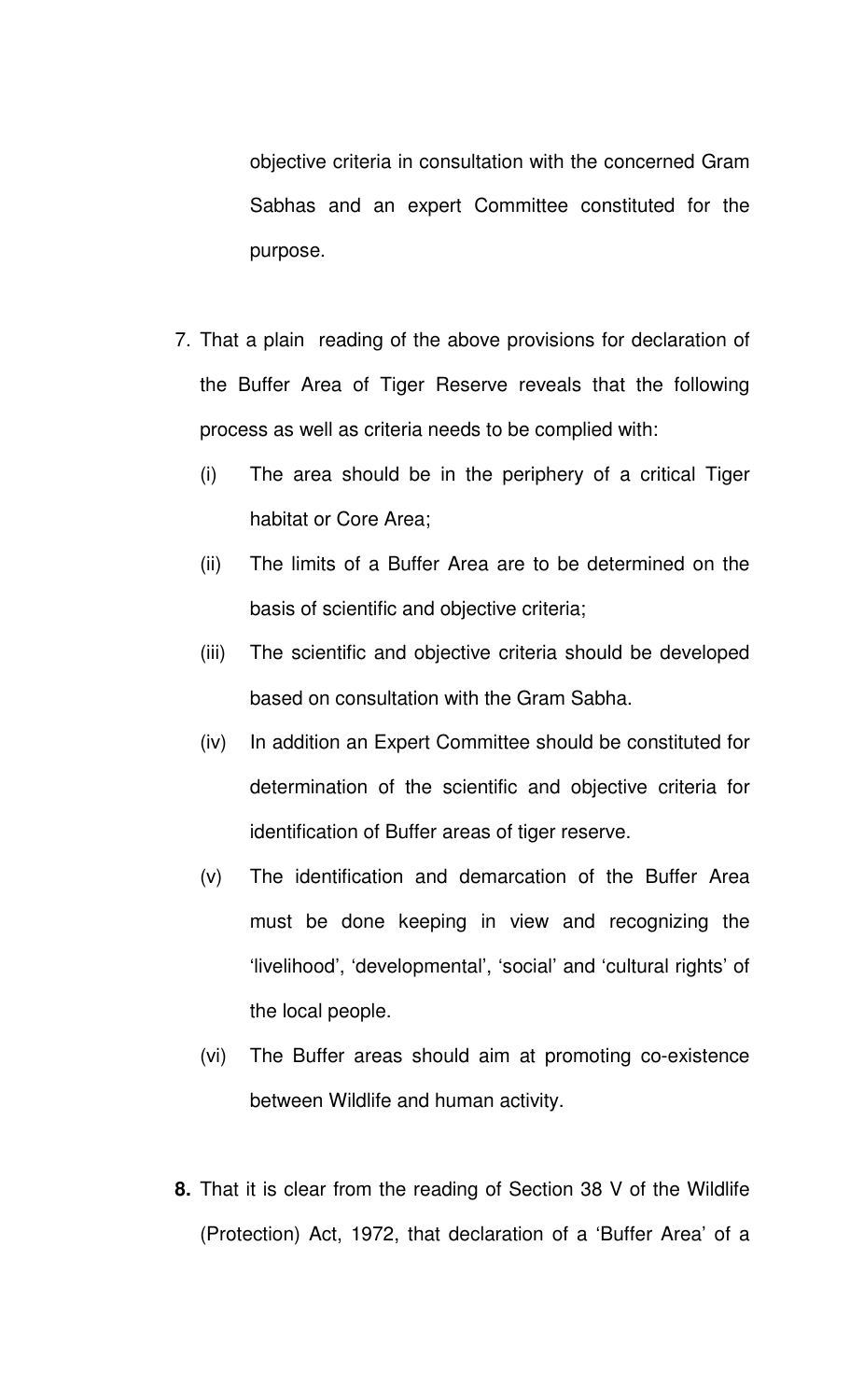Tiger Reserve requires a detailed process to be followed as provided in the Act. The Applicant would like to specifically emphasize on the statutory requirement for consultation with the Gram Sabha which is mandatory prior to declaration of a Buffer Area of a Tiger Reserve. Applicant fears that if a very short time frame is given for declaration of Buffer Zone, in a situation where there are several dozen villages in such areas, the whole consultation process is likely to be undermined and reduced to a mere cosmetic exercise. This Hon'ble Court held that consultation ' postulates an effective consultation which involves exchange of mutual view points of the other and the examination of relative merits of other point of view." **[State of J&K vs A.R Zakki 1992 Supp (1) SCC 548].** It has been further held that where the offending action affects the fundamental rights consultation is mandatory and non consultation renders the action ultra vires, or invalid or void [**Indian Administrative Service (SCN) vs Union of India**, **1993 (1) SCC730 ].** It has been further emphasized that consultation must be 'effective conscious and meaningful' [**Andhra Bank Vs Andhra Bank Officers, 2008 (7) SCC, 203**]. The consultation with the Gram Sabha is also critical in view of the fact that they can provide valuable input in the identification of the areas to be included in the Buffer Area of the Tiger Reserve. This Hon'ble Court had observed in **Lafarge Umium Pvt Ltd vs Union of India [2011 (7) SCC 388]** that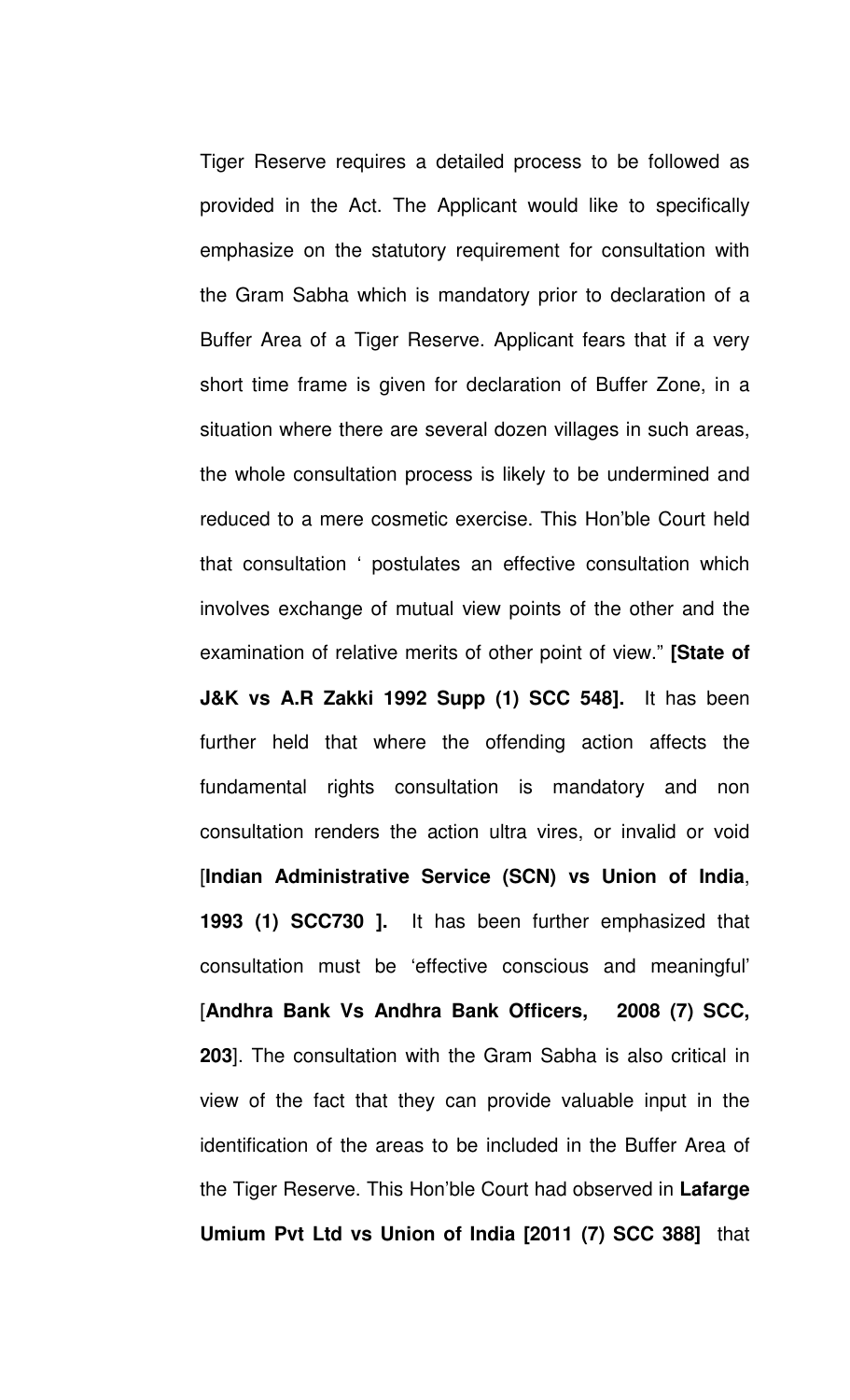'Public Participation provides a valuable input in the process for identification of forest'. On a parallel ground, one can say that the process of public involvement is a valuable input in the process of identification of Buffer Areas.

**9.** It is submitted that the Wildlife (Protection) Act, 1972 specifically provides for the recognition of the 'livelihood', 'developmental' 'social' and 'cultural' rights of the people who are residing in the buffer. The right to livelihood has been held to be a part of Right to Life under Article 21 of the Constitution **[Olga Tellis vs Bombay Municipal Corporation (1985) 3 SCC 545].** Cultural rights are the rights that are vested in groups of people in relation to their art and culture. It means the right to preserve and develop one's cultural identity, as well as the right to protect endangered cultures. Cultural rights are human rights that guarantee people and communities the freedom to access and participate in the culture of their choice. Cultural rights mainly aim at ensuring enjoyment of a culture and its components in conditions of equality, human dignity, and nondiscrimination. This Hon'ble Court in various judgments has emphasized the need to protect and recognize the cultural rights of the people particularly the poor, the dalits and the tribes **[Samatha Vs State of Andhra Pradesh 1997 (8) SCC 191, Chameli Singh Vs State of Uttar Pradesh 1996 (2) SCC 549,].** It is submitted that if proper recognition of these rights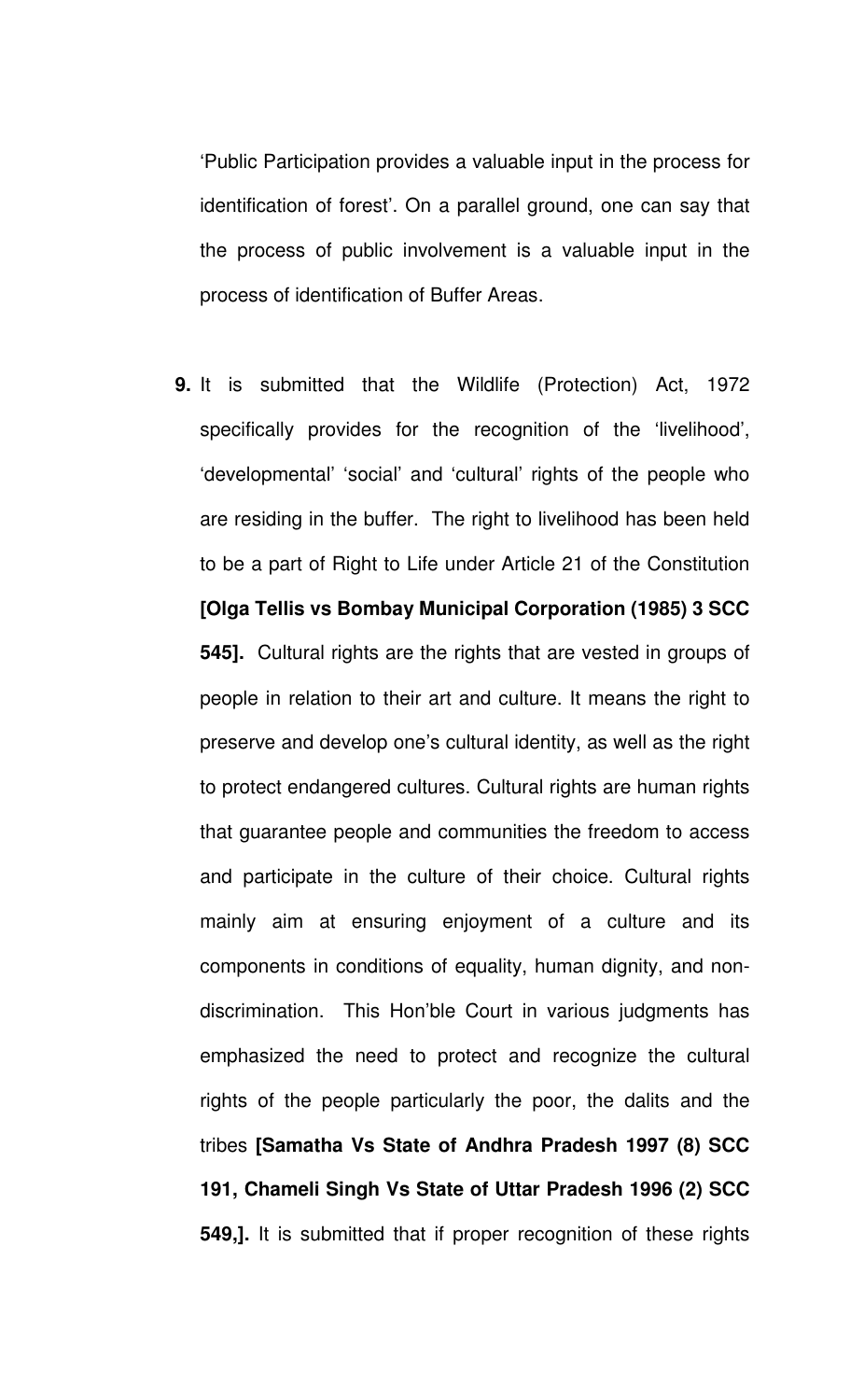are to take place it will necessarily take reasonable time. It is submitted that given the fact that areas in and around Tiger Reserves are also culturally and socially diverse in view of the existence since time immemorial of different communities, the recognition of the above mentioned rights would also need to be done systematically and with full participation of the local people. Any attempt to short circuit the process would be arbitrary, unjust and violative of their Fundamental Rights enshrined in the Constitution. The declaration of Buffer Area of a Tiger Reserve is bound to affect the rights of the people and it is essential that full and effective participation of the participation takes place. It was held by this Hon'ble Court in **Baldev Singh Vs State of Himachal Pradesh [(1987) 2 SCC 510]** 'People who will be affected by change should be given an opportunity of being heard'. It is submitted that given the limited timeframe given for declaration it is unlikely that the people likely to be affected will be provided an opportunity for participation in the process of declaration of Buffer Areas.

10. That in addition to the Wildlife (Protection) Act, 1972, the Applicant would like to bring to the notice of the Hon'ble Court of the provisions of the Scheduled Tribes and Other Forest Dwellers (Recognition of Forest Rights) Act, 2006. This Act is significant since it 'recognises' and 'vests' the forest rights and occupation in forest land in forest dwelling Scheduled Tribes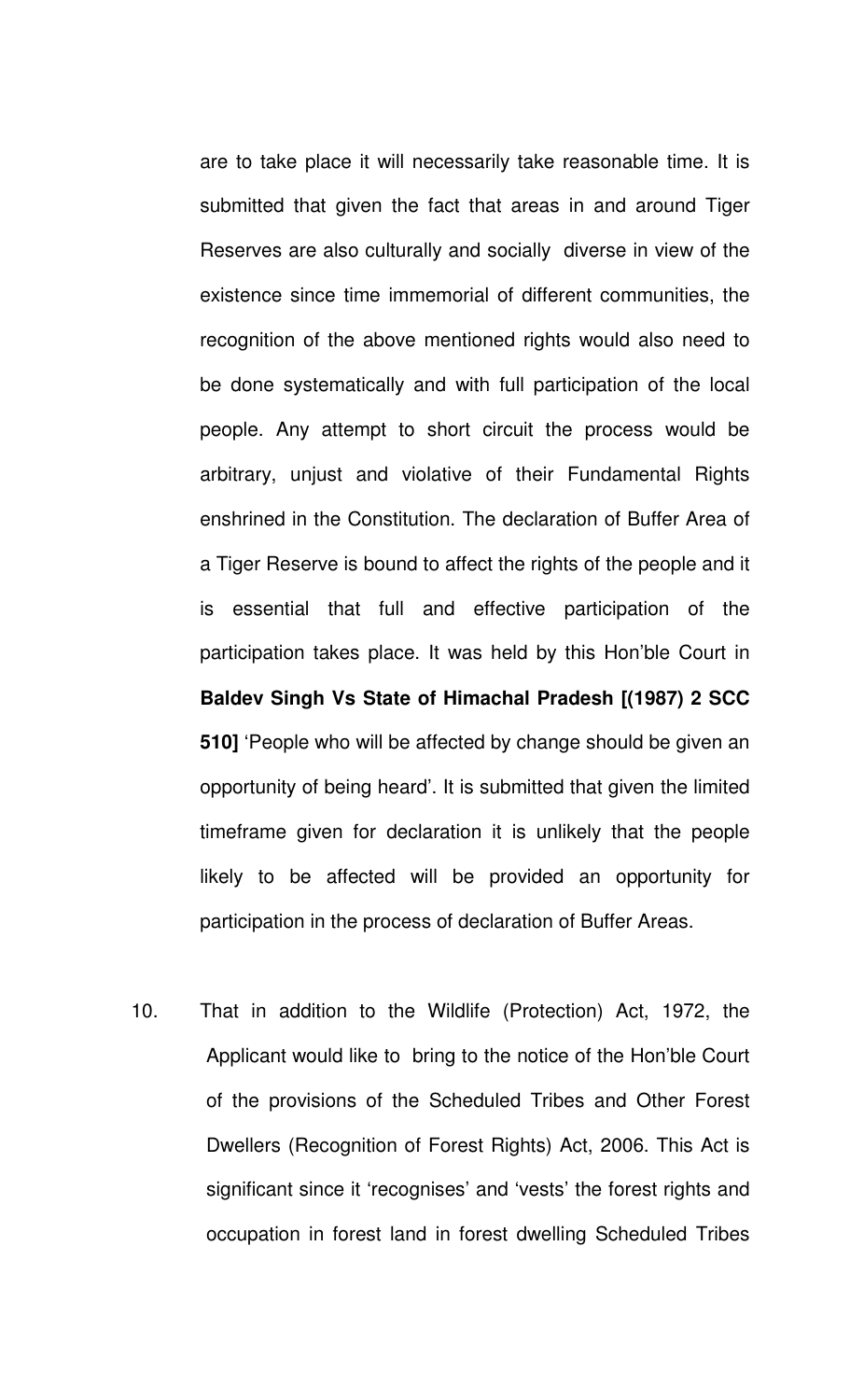and other Traditional Forest dwellers who have been residing in such forests for generations. The term 'Forest Land' includes Protected Areas (National Parks and Sanctuaries). The following sections are relevant:

**Section 3:** The 'Forest Rights' include the 'right to hold and live in forest land', community rights such as Nistar, right of ownership, access to collect, use and dispose off minor forest produce, right of settlement, grazing and seasonal resource access of nomadic or pastoralist communities, right of access to biodiversity and community rights to traditional knowledge related to biodiversity and cultural diversity, other traditional customary rights enjoyed by forest dwelling Scheduled Tribes and other traditional forest dwellers.

**Section 4:** As per this Section, the Central Government vests the forest rights in the Forest Dwelling Scheduled Tribes and other traditional Forest dwelling communities.

**Sub clause (5)** provides that no member of a forest dwelling Scheduled Tribe or other Traditional forest dweller shall be evicted or removed from forest land under his occupation till the recognition and verification procedure is completed.

11. That the combined reading of the provisions of the Wildlife (Protection) Act, 1972 and the Scheduled Tribes and Other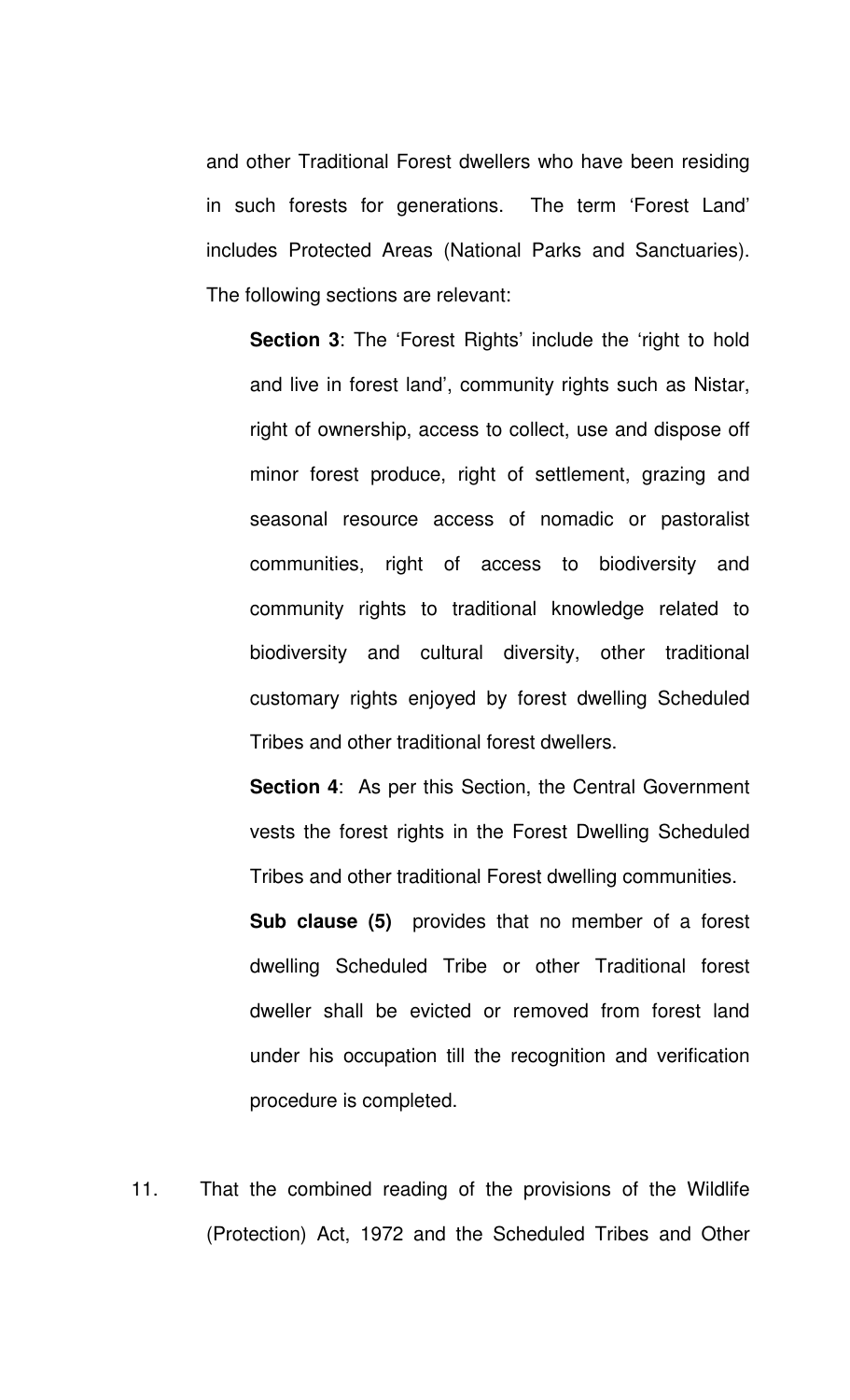Traditional Forest Dwellers (Recognition of Forest Rights) Act, 2006 clearly revels that the rights of communities and people living in forest land is clearly recognized. Both the laws, specify the process to be followed in either declaration of Buffer Areas or in recognition of the rights of forest dwelling communities including Scheduled Tribes. Elaborate procedure which involves participation of the affected communities, consultation with the Gram Sabha's, formation of expert committees, framing scientific and objective criteria for declaration of Buffer areas, together with recognition of the livelihood, cultural, developmental, social rights of the communities are provided in the Act. The Ministry of Tribal Affairs 'has noticed several problems which are impeding the implementation of the Act in its letter and spirit' in the guidelines issued on 12 July 2012. The latest MoTA status report on implementation of the Act, for the period ending on 31 July 2012, has admitted that 455273 filed claims under the Act have still not been disposed of. It is therefore imperative that the process as provided in the two statutory enactment be strictly followed in letter and spirit and areas be declared Buffer only if it follows the statutory scheme as provided in the two Acts. The Hon'ble Supreme Court in **State of Uttar Pradesh Vs Singhara Singh [ AIR 1963 SC 359]** it has been held that where a power is given to do certain thing in a certain way, the thing must be done in that way or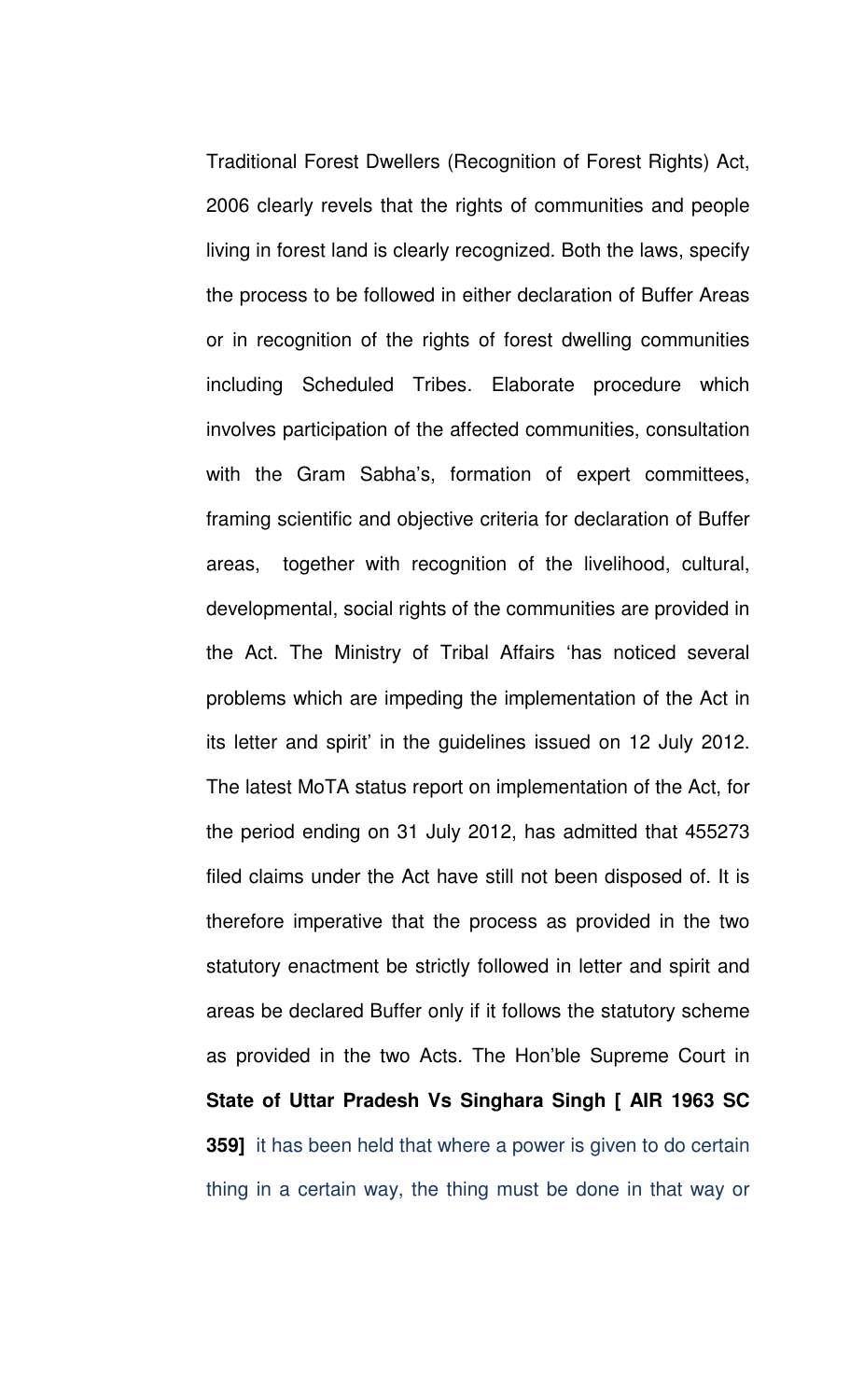not at all and other methods of performance are necessarily forbidden. This Hon'ble Court observed:

"The rule adopted in Taylor v. Taylor is well recognised and is founded on sound principle. Its result is that if a statute has conferred a power to do an act and has laid down the method in which that power has to be exercised, it necessarily prohibits the doing of the act in any other manner than that which has been prescribed. The principle behind the rule is that if this were not so, the statutory provision might as well not have been enacted."

12. That India is a signatory to the international Convention on Biological Diversity. The CBD Programme of Work on Protected Areas (2004) mentions that ' In implementing the programme of work, parties are encouraged to pay due regard to the social, economic and environmental costs and benefits of various options.' The goal 1.4 of the programme (to substantially improve site-based protected area planning and management) states as its target that 'All protected areas to have effective management in existence by 2012, using participatory and science-based site planning processes that incorporate clear biodiversity objectives, targets, management strategies and monitoring programmes, drawing upon existing methodologies and a long-term management plan with active stakeholder involvement'. India is thus obliged under this